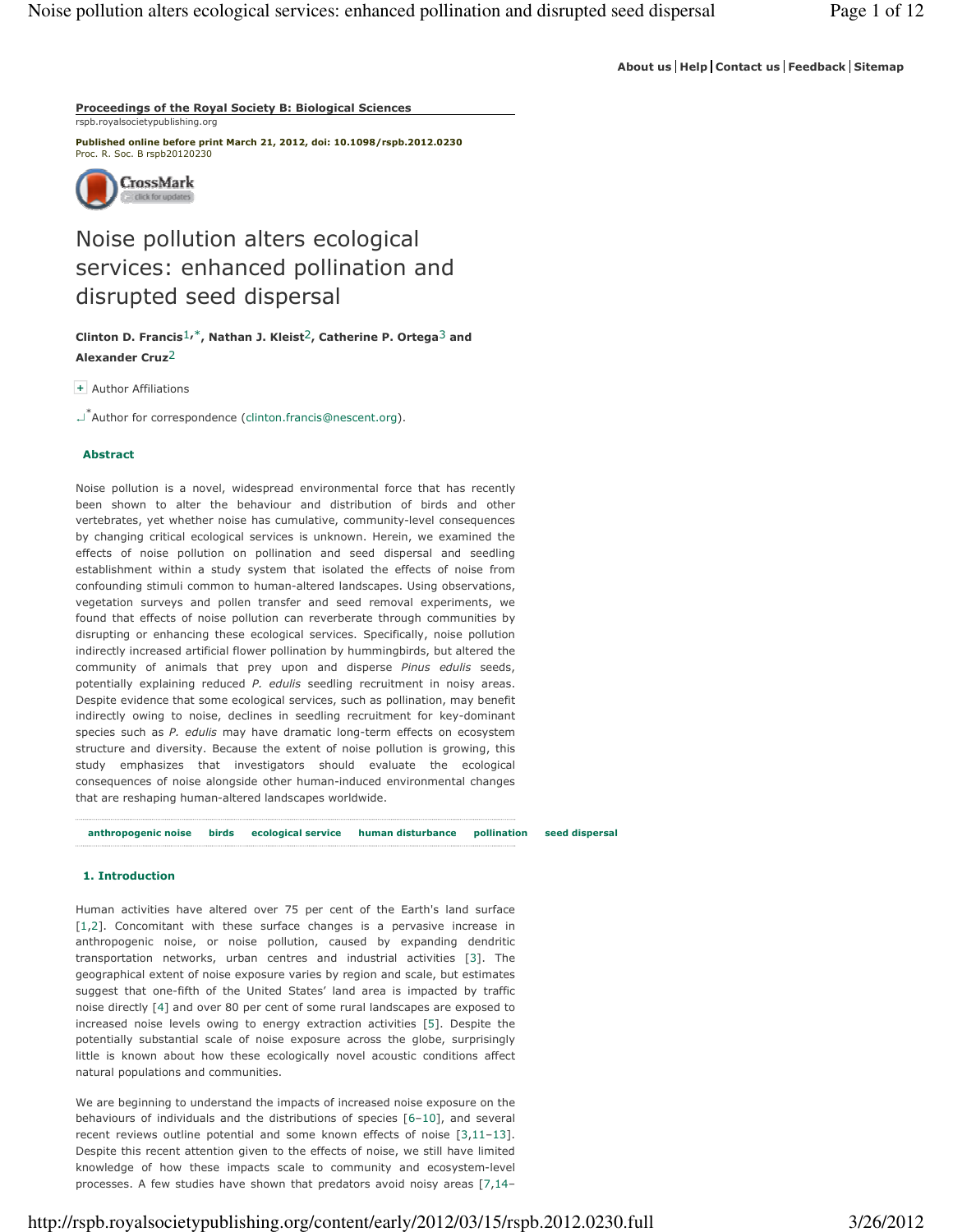# Noise pollution alters ecological services: enhanced pollination and disrupted seed dispersal

Home \$]CBFRENIMBBILLY because some lingualitation edators jubilities to locate prey. These studies provide us with insights on how noise may directly affect predator-prey interactions, but do not provide information on whether noise may have cumulative, indirect consequences for other interactions and organisms that are not impacted by noise directly.

Our goal was to investigate whether noise pollution can reverberate through ecological communities by affecting species that provide functionally unique ecological services. We focused our efforts on ecological services provided primarily by birds because they are considered to be especially sensitive to noise pollution owing to their reliance on acoustic communication [11]. However, because not all species respond uniformly to noise exposure [6,7,10,17], we can evaluate how different responses by functionally unique species impact other organisms indirectly and trigger further changes to community structure. We studied ecological services provided by Archilochus alexandri (black-chinned hummingbird) and Aphelocoma californica (western scrub-jay), which serve as mobile links for pollination and Pinus edulis (piñon) seed dispersal services, respectively [18-20]. Because A. alexandri preferentially nests in noisy environments and A. californica avoids noisy areas [5,7], we proposed that their noise-dependent distributions could result in a higher rate of pollination for hummingbird-pollinated plants and disrupt P. edulis seed dispersal services in noisy areas and potentially affect seedling recruitment (figure 1a).



## Figure 1.

(a) Pathway by which noise alters pollination and seed dispersal services. Solid and dashed arrows denote direct and indirect interactions, respectively. Signs refer to effect direction, and support for each effect is indicated by figure number. See main text for results and citations supporting the dependence of I. aggregata on A. alexandri (arrow labelled

figure 2a) and for the functional quality of Peromyscus mice and A. californica as P. edulis seed dispersers (arrows labelled figure 3c,d). (b) Active gas wells located at the end of access roads served as  $(c)$ noisy treatment sites owing to the presence of noise-generating gas well compressors (white arrow) or  $(d)$  quiet control sites.

To test these predictions, we used a unique study system that isolates the influence of noise exposure from many confounding factors common to noisy areas, such as vegetation heterogeneity, edge effects and the presence of humans and moving vehicles (see below). We used observations, vegetation surveys and pollen transfer and seed-removal experiments on pairs of treatment and control sites to determine how ecological interactions differ in noisy and quiet areas and whether noise indirectly affects plants that depend on functionally unique avian mobile links.

## 2. Material and methods

Our study took place in the Rattlesnake Canyon Habitat Management Area (RCHMA), located in northwestern New Mexico. Study area and site details can be found elsewhere [5-7]. Briefly, RCHMA is dominated by woodland consisting of P. edulis and Juniperus osteosperma (juniper) and has a high density of natural gas wells (figure 1b). Many wells are coupled with compressors that run continuously and generate noise at high amplitudes (greater than 95 dB(A) at a distance of 1 m), and, like most anthropogenic noise, compressor noise has substantial energy at low frequencies and diminishes towards higher frequencies (electronic supplementary material, figure S1) [5-7]. Additionally, human activity at wells and major vegetation features in the woodlands surrounding wells do not differ between wells with (noisy treatment sites) and without noise-generating compressors (quiet control sites, figure 1c,d)[7], providing an opportunity to evaluate the indirect effect of noise on supporting

Help Privacy and Security Policy Contact us Sitemap

Online ISSN: 1471-2954 | Copyright © The Royal Society 2012 Partner of Research4Life, PERii-INASP, CrossRef & LOCKSS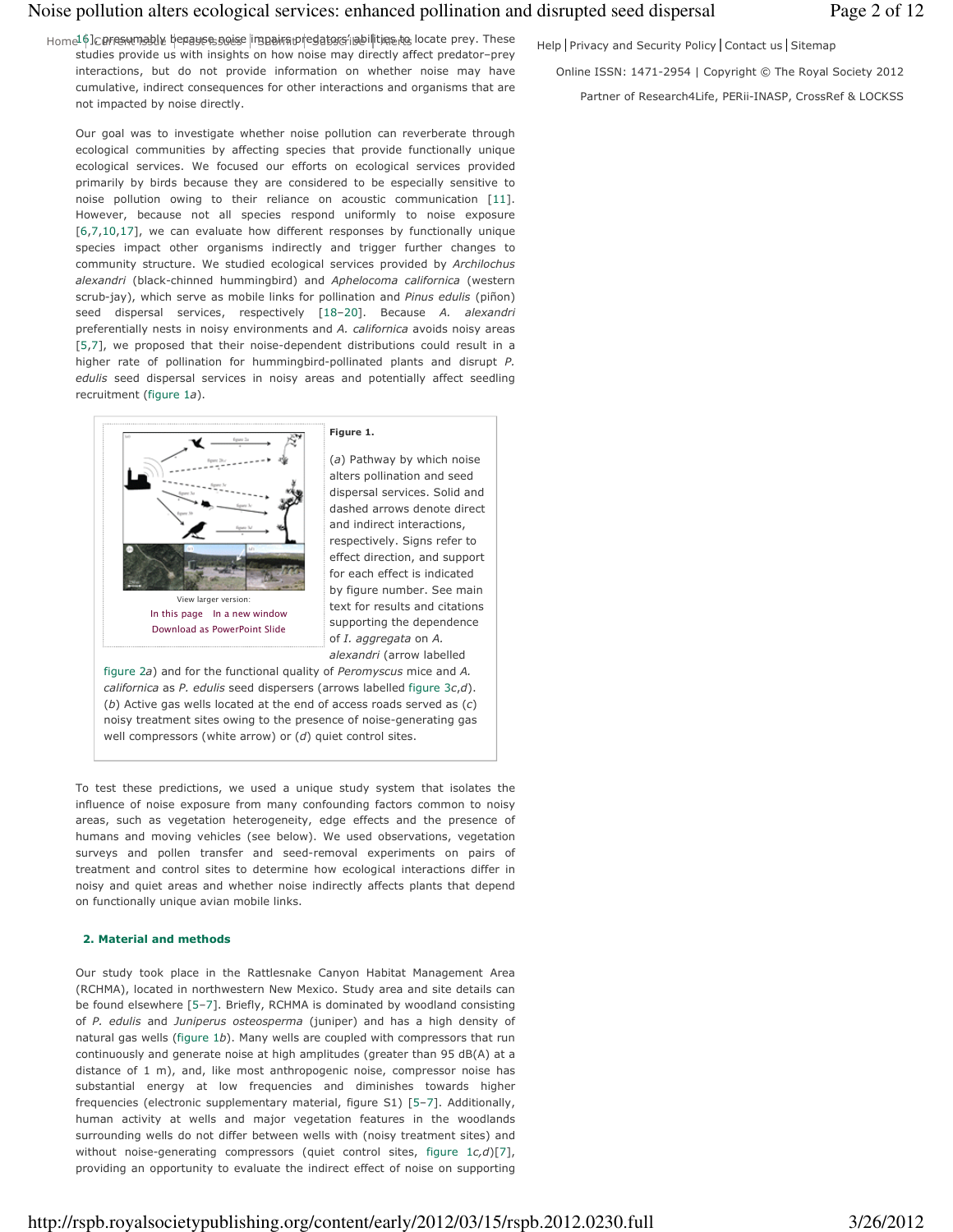ecological services in the absence of many confounding stimuli common to most human-altered landscapes.

# (a) Pollination experiment

To determine whether hummingbird-pollinated flowers indirectly benefit from noise, we used a field experiment controlling for the density and the spatial arrangement of hummingbird nectar resources with patches of artificial flowers that mimicked a self-incompatible, hummingbird-pollinated plant common to our study area: Ipomopsis aggregata (electronic supplementary material, figures S2 and S3a). In May 2010, we established seven pairs of treatment and control sites within RCHMA for the pollination experiments. Sites were paired geographically to minimize potential differences in vegetation features within each pair; however, to ensure that background noise levels were significantly different between paired sites, sites were greater than or equal to 500 m apart and resulted in relatively quiet conditions at control sites. The resulting distance between treatment-control pairs was 767 m  $(\pm 57 \text{ s.e.m.}, \text{minimum} = 520 \text{ m},$  $maximum = 954 m$ .

Artificial flower patches were established 125 m from either the wellhead or compressor on control and treatment sites, respectively (electronic supplementary material, figure S2a). The direction of the first patch relative to the wellhead or compressor was determined randomly and the second patch was established 40 m from the first and also at 125 m from the wellhead or compressor. Prior to the experiment, at each patch, we measured background noise amplitude as A-weighted decibels (dB(A)) for 1 min to confirm that noise levels were significantly higher at treatment patches relative to control patches. In all cases, measurements on paired treatment and control sites were completed on the same day and at approximately the same time. We measured amplitude as the equivalent continuous noise level ( $L_{eq}$ , fast response time) with Casella convertible sound dosimeter/sound pressure metres (model CEL 320 and CEL 1002 converter). We used 95 mm acoustical windscreens, and we did not take measurements when wind conditions were categorized three or above on the Beaufort Wind Scale (approx.  $13-18$  km  $h^{-1}$ ), or when sounds other than compressor noise (i.e. bird vocalizations and aircraft noise) could bias measurements.

Artificial flowers are frequently used in pollination studies [21,22] and those used in our experiment were constructed from 0.6 ml microcentrifuge tubes. This microcentrifuge tube size had been used previously in pollination experiments with A. alexandri [23]. To mimic the appearance of I. aggregata, we wrapped each microcentrifuge tube with red electrical tape (electronic supplementary material, figure S3). Additionally, we attached three small pieces of yellow yarn to provide a substrate for marking flowers with fluorescent dye and subsequent transfer and deposition on other flowers by pollinators. Each artificial plant consisted of three flowers attached to a 53 cm long metal rod with green electrical tape (electronic supplementary material, figure S3b). Patches of plants were arranged in a 3  $m^2$  area with four plants marking each corner and one at the centre (electronic supplementary material, figure S2a).

Plant patches were established simultaneously or one immediately after another (less than or equal to 30 min) on paired sites. Because I. aggregata nectar is 20-25% sucrose [24,25], we filled each flower with a reward of 0.4 ml 25 per cent sucrose solution with pipettes and calibrated plastic droppers, returning each day at approximately the same time to refill the flower with the sucrose reward so that pollinators learned to use the flowers as a foraging resource. Only rarely did we encounter a single artificial flower completely depleted of the reward between visits to replenish the reward, but never all three flowers on the same plant.

We conducted observations to determine pollinator visitation rates at 11 (79%) of 14 pairs of treatment and control patches. Because the establishment of our patches took several days, prior to our observations, four pairs of patches were refilled for 4 days, two patches were refilled for 3 days and five patches were refilled for 2 days and all observed patches had been established for greater than 38 h prior to observation. We then conducted observations at patches on pairs of control and treatment sites simultaneously or one immediately after the other. We watched flowers at focal patches for 15 min and tallied the number of visits to each plant from a distance of 5 m, using binoculars when necessary to identify arthropods visiting the flowers. All non-hummingbird pollinators were separated into their orders (Hymenoptera, Diptera and Lepidoptera) and we used Poisson generalized linear-mixed models (GLMM) within the Ime4 package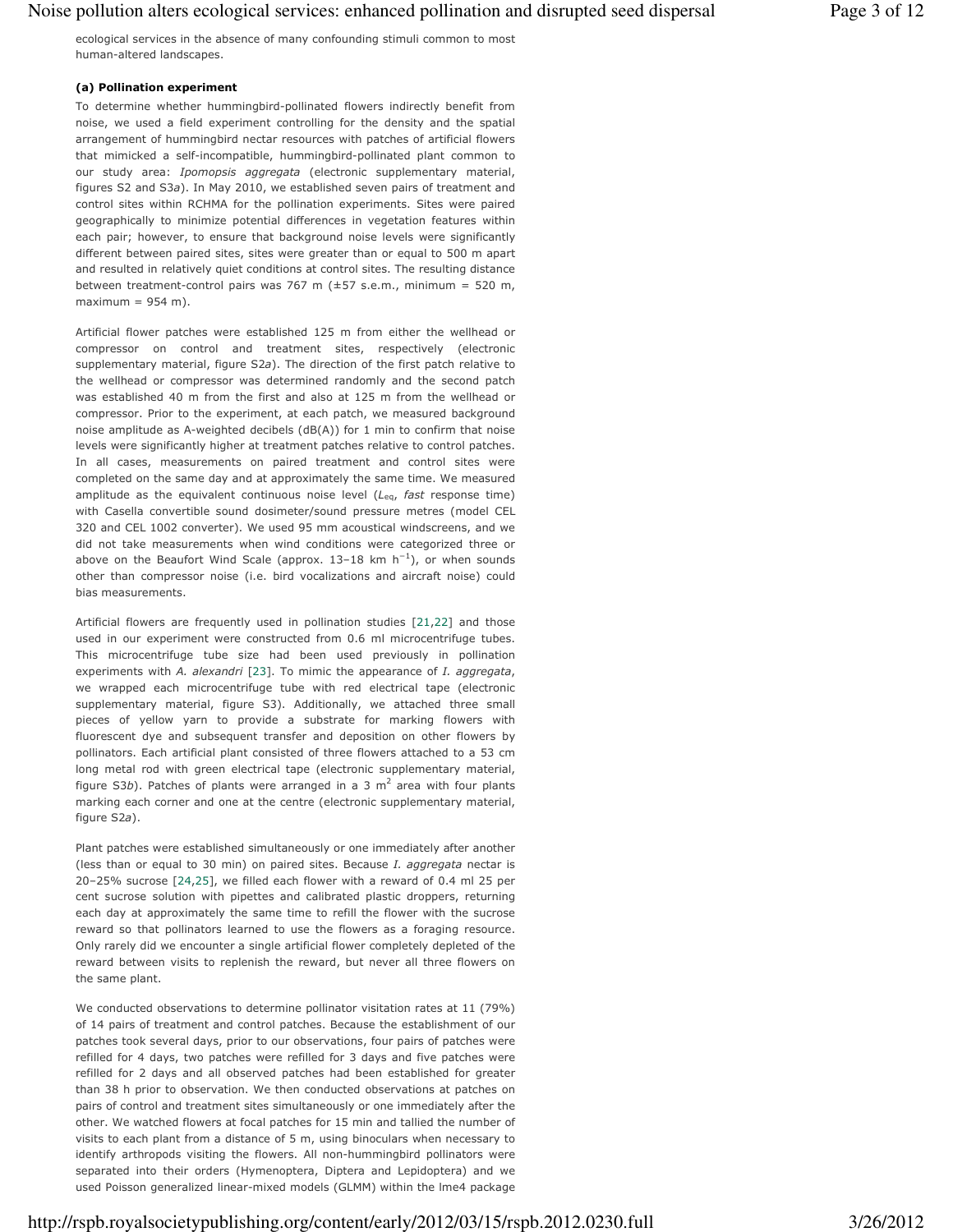in R [26] to examine whether patch visitations by A. alexandri or other pollinators differed between treatment and control sites. Individual sites and geographically paired sites were treated as random effects.

Following focal observations, on 28 May 2010, we returned to all patches between 07.00 and 12.00 to refill all artificial flowers with the sucrose reward and uniquely marked one plant per patch with either yellow or red fluorescent powder (Day-Glo Color Corporation, Cleveland, Ohio, USA) such that plants within the same site but at different patches received a unique coloured powder. Use of fluorescent powder as a proxy for pollen transfer is a technique widely used in pollination studies because the transfer of powder is strongly correlated with the transfer of pollen [27,28]. Each patch was permitted 24 h of exposure for pollinator visits before we collected each plant for subsequent examination for powder transfer in the laboratory.

In the laboratory, we used an ultraviolet lamp under dark conditions to record the presence or absence of powder on each inflorescence, noting whether the powder was from the marked plant within the same patch or the patch located at 40 m. We then used Poisson GLMMs to examine within-patch and betweenpatch pollen transfer with number of individual flowers per patch with transferred pollen as response variables. We treated each site and geographically paired treatment and control site as random effects in all models.

## (b) Pinus edulis seed-removal experiment

We conducted P. edulis seed-removal experiments throughout RCHMA to determine whether and how seed-removal rates and the community of seed predators and dispersers respond to noise exposure. Pinus edulis trees within a region typically synchronize production of large-cone crops every 5-7 years [20]. As cones gradually dry and open in September, seeds not harvested by corvids from cones in the canopy fall to the ground where rodents, corvids and other bird species consume and harvest seeds for several months [20]. Monitoring rates of autumn seed removal from the ground can be problematic as seeds continue to fall from trees; therefore, we conducted our experiments in June-July when no other P. edulis seeds were available, similar to other studies that have examined P. edulis seed removal and dispersal during summer months [29].

We used six pairs of treatment and control sites that were geographically coupled. Sites met those same criteria described for the pollination experiment. The mean distance between treatment-control pairs was 821 m  $(\pm 51 \text{ s.e.m.},$ minimum =  $642$  m, maximum = 1029 m). At each site, we established seed stations at 10 locations within 150 m of each well or compressor (electronic supplementary material, figure S2b). Locations were selected randomly provided that the distance between each station was greater than or equal to 40 m, and each station was located on the ground under a reproductively mature P. edulis tree.

Seed-removal experiments lasted for 72 h with visits to each station every 24 h to quantify the daily rate of seed removal. At the beginning of each 24 h period, we simulated natural seed fall by scattering 20 P. edulis seeds on the ground in a 0.125  $m^2$  area. We then returned 24 h later to document the number of removed seeds, determine whether there was evidence for in situ seed predation by carefully searching the immediate area (approx. 2  $m<sup>2</sup>$ ) for newly opened P. edulis seeds (usually conspicuous as a clumped collection of seedcoat fragments from several seeds) and to again scatter 20 seeds at the station. Evidence of seed predation at a station was defined as whether recently opened (and empty) seed coats were detected during any of the three visits used to quantify seed-removal rate. All seeds were collected locally within RCHMA and were handled with latex gloves so that human scent was not transferred to the seeds. During one of the four visits to each station, we measured background noise amplitude following the methods described above for the pollination experiment.

To document the identity of animals removing seeds, we paired each station with a motion-triggered digital camera (Wildview Xtreme II). Cameras were mounted on a trunk or a branch of an adjacent tree within 1-3 m from the seed station for a clear view, yet positioned in a relatively inconspicuous location to avoid drawing additional attention to the station. Cameras remained on each station for the entire 72 h period and documented both diurnal and nocturnal seed removal. A positive detection of a species removing seeds was recorded only when an individual was documented removing or consuming seeds.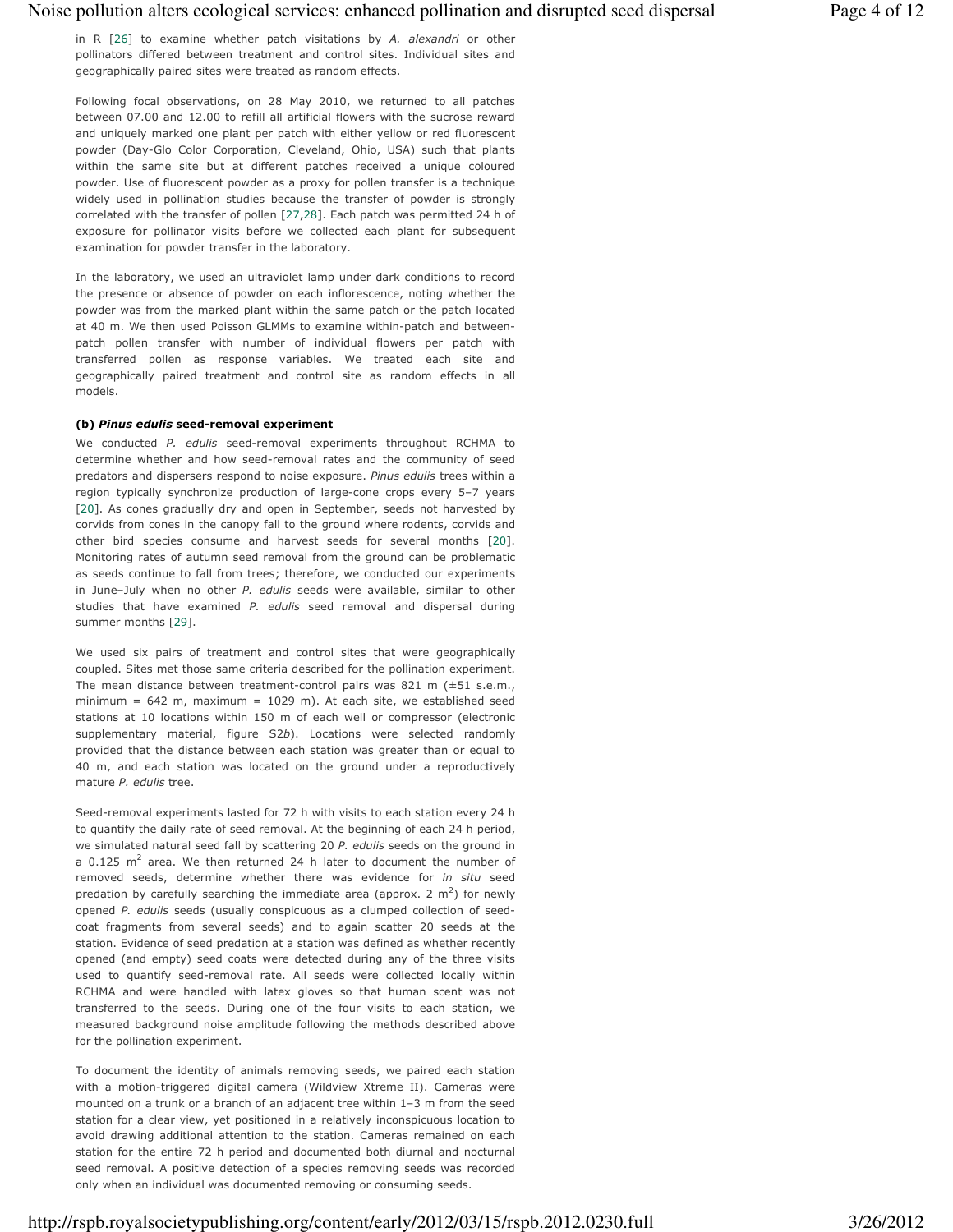The number of seeds removed per 24 h period was used to calculate a daily mean proportion of seeds removed, which we arcsine square-root transformed to meet assumptions of normality and homogeneity of variance. We used linear -mixed models (LMMs) to examine whether the proportion of seeds removed differed between treatment and control seed stations or owing to the presence or absence of individual species. We used binomial GLMMs to determine how the presence of individual species explained in situ seed predation, evidenced by the presence of newly opened P. edulis seed coats. For the models in which we examined the influence of individual species on seed removal or predation, we started with models containing all documented species as predictor variables and proceeded to remove each non-significant variable one at a time based on the highest p-value until only significant effects remained. We used Poisson and binomial GLMMs to examine whether species richness of the seed removing community and detections of individual species differed at treatment and control seed stations, respectively. For all models, we treated each site and geographically paired treatment and control sites as random effects. Some models evaluating detections of individual species on treatment and control sites would not converge; therefore, for these cases, we used  $\chi^2$ -tests to determine whether there was a difference between the total number of detections on control and treatment sites.

## (c) Seedling recruitment surveys

In 2007, we completed 129 random vegetation surveys on 25 m diameter vegetation plots (approx. 490  $m<sup>2</sup>$ ) located on nine treatment and eight control sites, some of which were not the same sites used in the seed-removal experiments, which included only six pairs of sites (12 total). Ten treatment sites were surveyed in 2007, but we excluded vegetation plots from one site from this analysis because the compressor was installed in 2006, thus confounding the acoustic conditions during which many seedlings may have been established (see below). Compressors on all other treatment sites had been in place for at least 6 years, but over 10 years for several sites.

Because our fieldwork in previous years had documented an avoidance of noise by A. californica [7], in 2007, we counted all P. edulis seedlings per vegetation plot. We restricted counts of seedlings to those less than or equal to 20 cm to make sure that they had been dispersed and established relatively recently and under the same acoustic conditions that were present in 2007. We assumed seedlings less than or equal to 20 cm had been dispersed and established within the previous 6 years because 1 year-old P. edulis seedlings were measured to have an average height of 5.3 cm [30] and because the closely related Pinus cembroides reaches a height of 1 m at around 5 years old [31]. Thus, our assumptions should be considered conservative. We analysed seedling recruitment with the number of seedlings per plot as the response variable using Poisson GLMMs. Predictor variables included plot location on either a treatment or control site, but also plot-level features that may influence seedling establishment and recruitment, such as the number of shrubs, P. edulis and J. osteosperma trees, the amount of canopy cover, leaf litter depth and the proportion of ground cover classified as living material, dead matter or bare ground. Site identity was treated as a random effect. We followed the same model selection procedure described above for seed removal and seed predation. Data for seedling recruitment, plus data from the seed removal and pollination experiments have been deposited at Dryad (www.datadryad.org; doi:10.5061/dryad.6d2ps7s7).

#### 3. Results

## (a) Pollination

Noise amplitude values were significantly higher (approx. 12 dB(A)) at treatment patches relative to control patches (LMM:  $\chi^2$ <sub>1</sub> = 25.550,  $p$  < 0.001, electronic supplementary material, figure S2c) and similar to those experienced approximately 500 m from motorways [32,33]. Focal observations at a subset of patches revealed that several taxa visited artificial flowers supplied with a nectar reward (electronic supplementary material, table S1), yet only A. alexandri visits differed between treatment and control sites. Archilochus alexandri visits were five times more common at treatment patches than control patches (Poisson GLMM:  $\chi^2$ <sub>1</sub> = 6.859, p = 0.009, figure 2a).

Figure 2.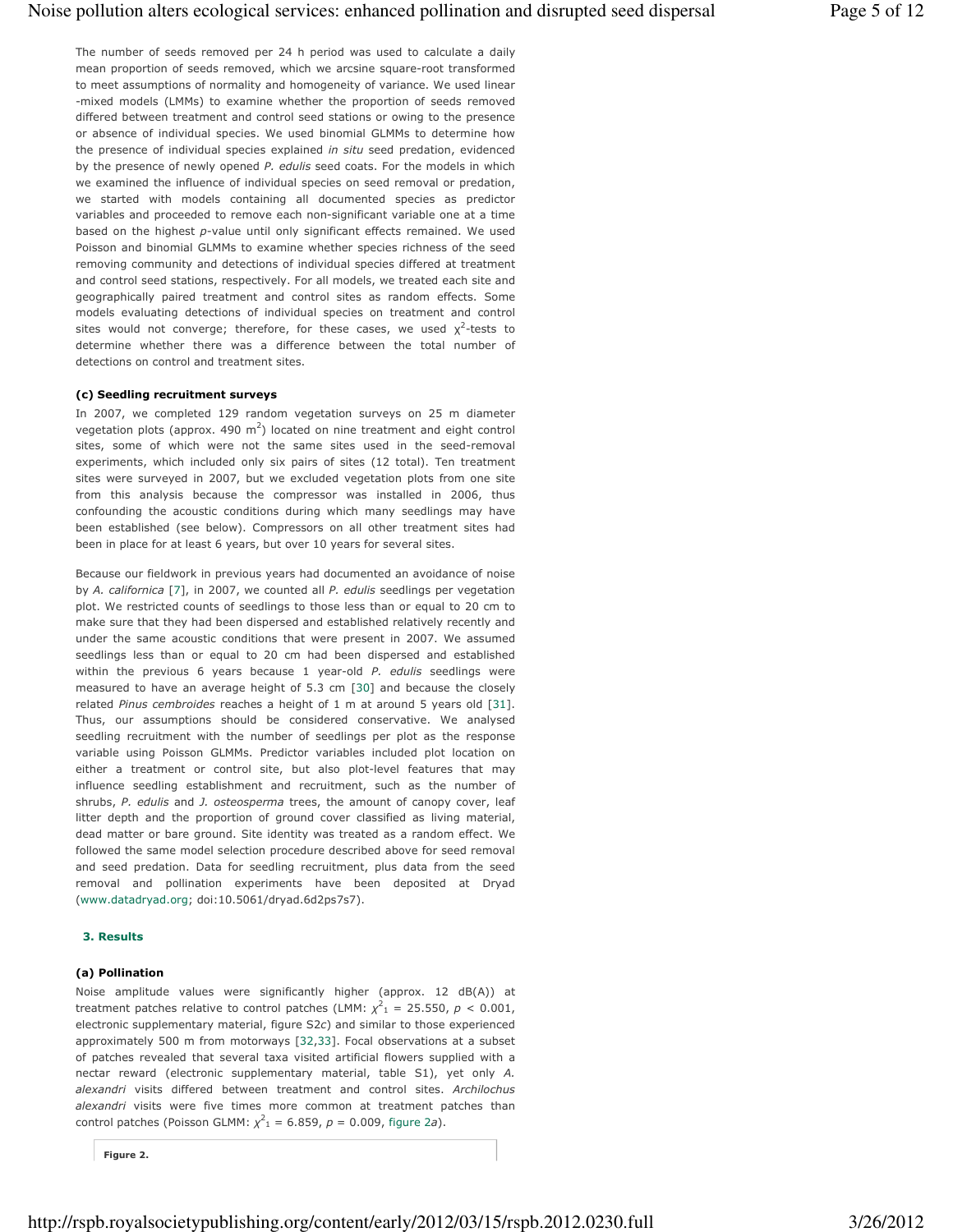

Consistent with more A. alexandri visits to plants in noisy areas, within-patch pollen transfer occurred for 5 per cent of control site flowers, but 18 per cent of treatment site flowers (Poisson GLMM:  $\chi^2$ <sub>1</sub> = 15.518,  $p$  < 0.001, figure 2*b*) and between-patch pollen transfer occurred for 1 per cent of control site flowers and 5 per cent of treatment site flowers (Poisson GLMM:  $\chi^2$ <sub>1</sub> = 6.120, p = 0.013, figure 2c). Analyses using the presence or absence of transferred pollen at the patch level revealed the same pattern (within-patch binomial GLMM:  $\chi^2$ <sub>1</sub> = 8.800,  $p = 0.003$ ; between-patch binomial GLMM:  $\chi^2$ <sub>1</sub> = 5.608,  $p = 0.018$ ).

#### (b) Pinus edulis seed removal

Noise amplitude values were consistently higher (approx. 14 dB(A)) at treatment seed stations relative to control seed stations (LMM:  $\chi^2$ <sub>1</sub> = 19.084, p < 0.001, electronic supplementary material, figure S2d), yet neither seedremoval rate (LMM:  $\chi^2$ <sub>1</sub> = 2.209, p = 0.137), nor documented species richness per seed station differed between sites with and without noise (Poisson GLMM:  $\chi^2$ <sub>1</sub> = 0.461,  $p$  = 0.497).

The majority of animals detected with motion-triggered cameras removing seeds from stations were easily identified to species; however, for two groups, Peromyscus mice and Sylvilagus rabbits, we were not always able to identify individuals to species; therefore, they were assigned to their respective genera. In total, we document 11 taxa removing seeds, nine of which were considered seed predators (electronic supplementary material, table S2). Cameras failed to detect the identity of animals that removed seeds at approximately one station per site, primarily owing to battery failure. However, there was no difference in the number of camera failures between treatment and control sites that would suggest our detections were biased towards one site type over the other (binomial GLMM:  $\chi^2$ <sub>1</sub> = 0.240,  $p$  = 0.624); therefore, any relative differences in detections between treatment and control sites should reflect actual differences between noisy and quiet areas.

Of the nine seed predators documented removing seeds, only one, Pipilo maculatus, was detected more frequently on control sites relative to treatment sites (binomial GLMM:  $\chi^2$ <sub>1</sub> = 4.133, p = 0.042); a pattern consistent with previous findings that P. maculatus avoids noise in its nest placement [7]. We also documented seed removal by Peromyscus mice and A. californica, considered to be primarily seed predators and important seed dispersers, respectively [20]. Mice were detected at 63 per cent of treatment seed stations and only 45 per cent of control stations (binomial GLMM:  $\chi^2$ <sub>1</sub> = 4.023, p = 0.045; figure 3a). By contrast, A. californica was detected removing seeds exclusively at control stations ( $\chi^2$ <sub>1</sub> = 5.486, p = 0.019; figure 3b). Peromyscus mice and A. californica were also the only taxa with strong effects on seed removal and, along with Tamias minimus, were taxa with strong influences on patterns of seed predation at the seed station (i.e. presence of opened seed coats). Seed removal rates were approximately 30 per cent higher at stations where Peromyscus mice or A. californica were documented removing seeds compared with stations where they were not detected (LMM:  $\chi^2$ <sub>2</sub> = 35.775, p <  $0.001$ ; figure  $3c,d$ ). Seed predation was positively affected by the presence of Peromyscus mice ( $\beta_{\text{mouse}} = 0.841 \pm 0.412$  s.e.) and T. minimus ( $\beta_{\text{chipmunk}} =$  $1.199 \pm 0.544$  s.e.), both typically considered seed predators [20], but negatively affected by the presence of A. calilfornia ( $\beta_{\text{scrub-jay}} = -2.031 \pm 1.005$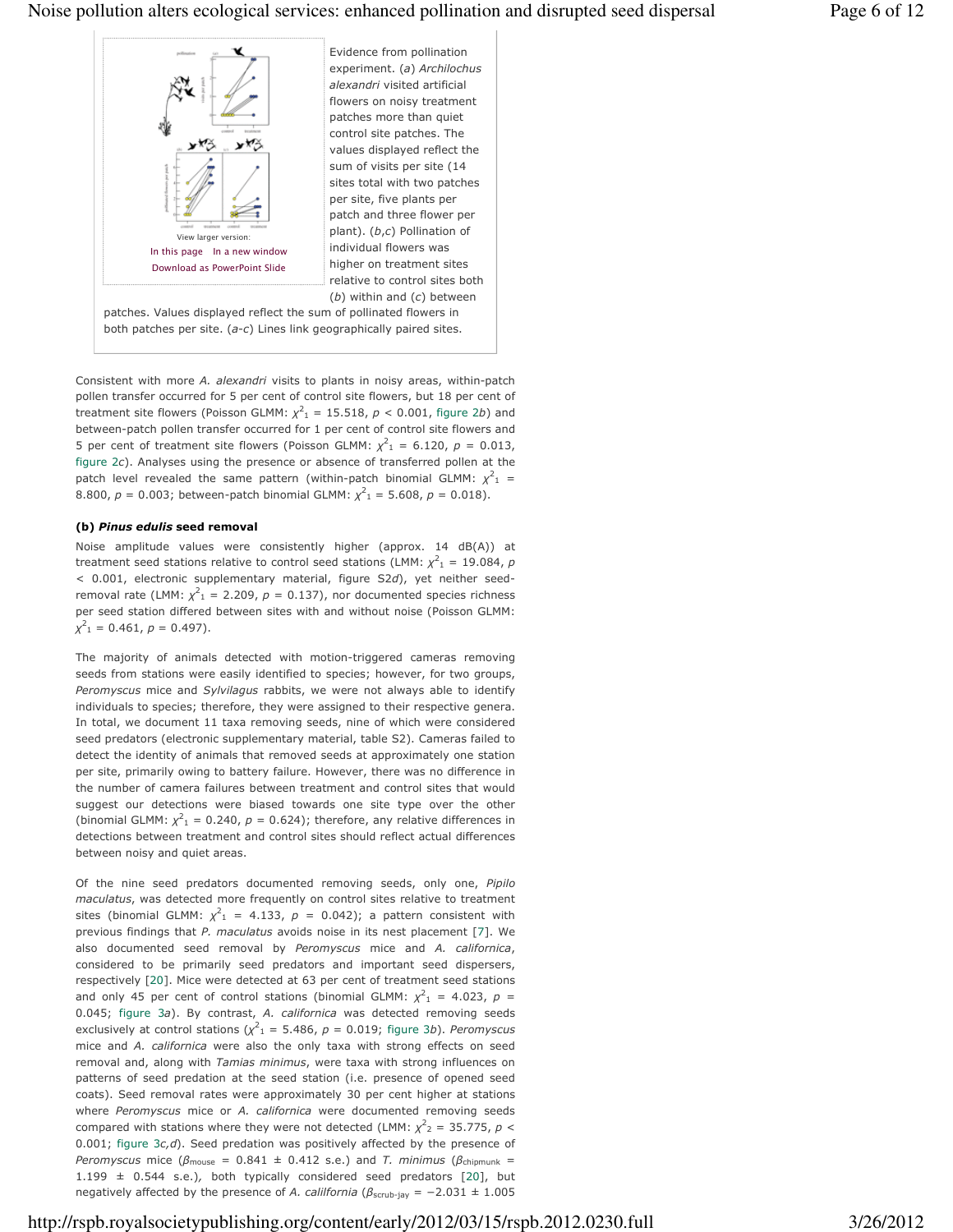# Noise pollution alters ecological services: enhanced pollination and disrupted seed dispersal

s.e.; binomial GLMM:  $\chi^2$ <sub>3</sub> = 13.748,  $p$  = 0.003). Indeed, most stations where Peromyscus mice (74%) and T. minimus (81%) were detected also had evidence of seed predation, but only 33 per cent of stations where A. california was detected were there signs of seed predation.



Figure 3.

(a) Peromyscus mice were detected more frequently at treatment seed stations relative to control stations. (b) A. californica removed seeds exclusively on control sites. Values displayed in (a) and  $(b)$  reflect the proportion of seed stations per site where mice or jays were detected. (c,d) Seed removal rates (per 24 h)

were higher when  $(c)$  Peromyscus mice or  $(d)$  A. californica were detected at a seed station. (e) Pinus edulis seedling recruitment was significantly higher on control sites relative to treatment sites. Box plots indicate the median value (solid black line), 25th and 75th percentiles (box), and whiskers denote 1.5 the interquartile range. Outliers are denoted by open circles.

#### (c) Pinus edulis seedling recruitment

Consistent with the difference in animals removing seeds in noisy and quiet areas, P. edulis seedlings were four times more abundant on control sites relative to treatment sites ( $\beta$ <sub>Treatment</sub> = -1.543  $\pm$  0.240 s.e.; figure 3e), but number of *J. osteosperma* trees ( $\beta_{\text{Juniper}} = 0.036 \pm 0.016$  s.e.) and the proportion of dead organic ground cover ( $\beta_{\text{Dead}} = 0.023 \pm 0.008$  s.e.) had small, positive effects on seedling abundance (Poisson GLMM:  $\chi^2$ <sub>3</sub> = 38.583, p < 0.001). However, neither of these variables, nor number of P. edulis trees, differed between treatment and control sites (juniper LMM:  $\chi^2$ <sub>1</sub> = 0.726, p = 0.394; dead ground cover LMM:  $\chi^2$ <sub>1</sub> = 0, p = 1.0; P. edulis LMM:  $\chi^2$ <sub>1</sub> = 2.560, p  $= 0.110$ ), suggesting that other habitat features can be excluded as alternative explanations for P. edulis seedling recruitment on treatment and control sites.

#### 4. Discussion

Elevated noise levels affected pollination rates by hummingbirds and P. edulis seed dispersal and seedling recruitment, but the direction of each effect was different. Noise exposure had an indirect positive effect on pollination by hummingbirds, but an indirect negative effect on P. edulis seedling establishment by altering the composition of animals preying upon or dispersing seeds. These results extend our knowledge of the consequences of noise exposure, which has primarily focused on vocal responses to noise [8,34,35], somewhat on species distributions and reproductive success  $[7,10,32,36]$  and very little on species interactions  $[7,14-16]$ . In an example of the latter, traffic noise negatively affects bat (Myotis myotis) foraging efficiency by impairing its ability to locate prey by listening to sounds generated from prey movement [14]. Here, our data demonstrate that the frequency of species interactions can change without a direct effect of noise on the interaction itself, suggesting that noise exposure may trigger changes to numerous ecological interactions and reverberate through communities.

Increases in pollination rates were in line with our prediction based on the positive responses to noise by A. alexandri, both in terms of nest-site selection [7] and abundances determined from surveys [17]. Our experimental design and use of artificial flowers were advantageous because we could control for variation in density and the spatial arrangement of nectar resources that can influence pollination patterns [37]. However, this approach precluded us from determining whether increases in pollination in noisy areas results in greater seed and fruit production. This is probable for I. aggregata because it can be pollen limited throughout its range [38-40] and fruit set is strongly correlated with pollinator (e.g. hummingbird) abundance [18]. Therefore, noise-dependent increases in A. alexandri abundances [7,17] coupled with increases in visits to artificial flowers in this study is suggestive that I. aggregata plants exposed to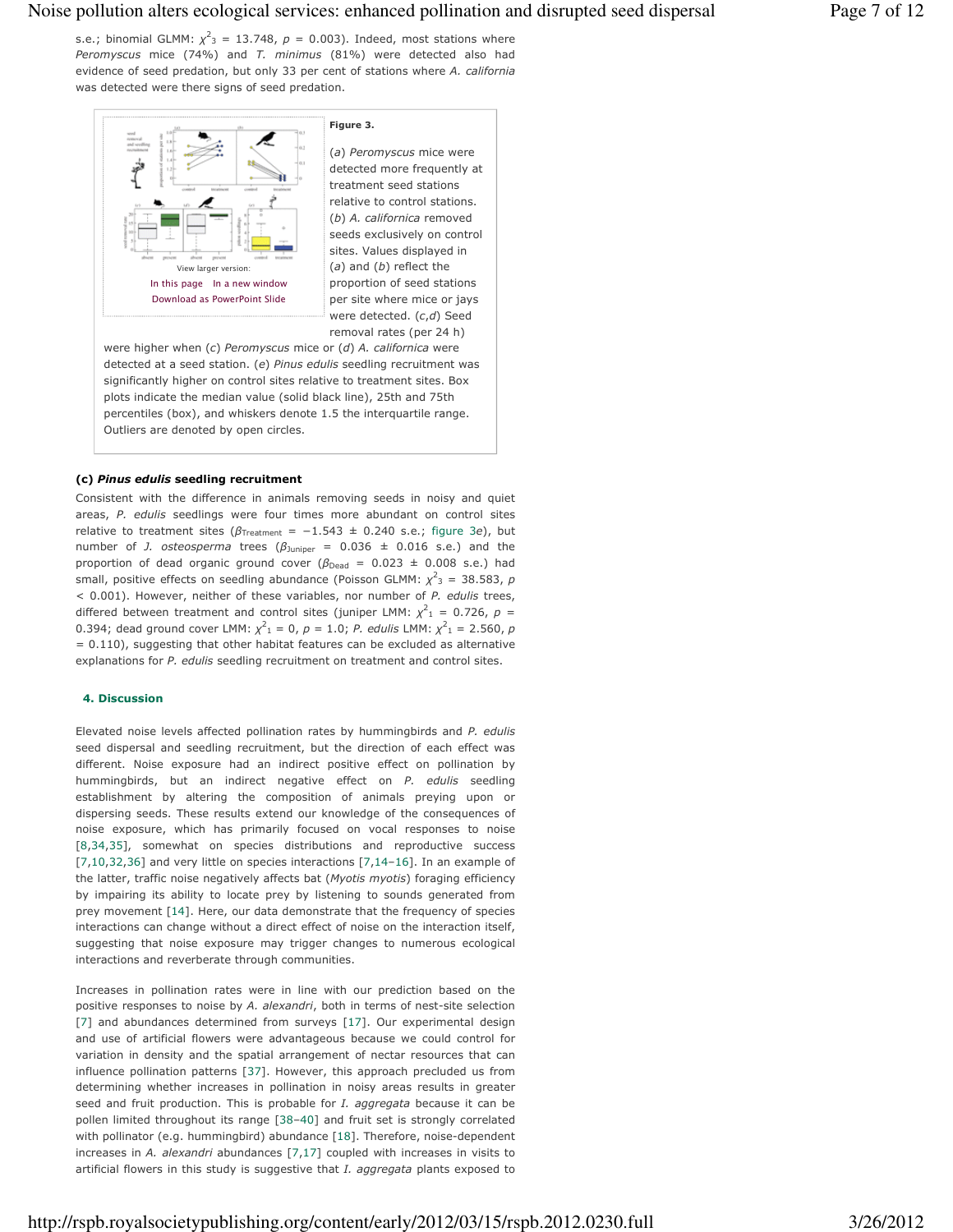elevated noise levels may have greater reproductive output relative to individuals in quiet areas.

Seed removal, seed predation and seedling recruitment data were consistent with one another and our expectations, suggesting that noise has the potential to indirectly affect woodland structure. It is plausible that the suite of species removing seeds may differ in June and July when we conducted our study from that found in the autumn when seeds are typically available. Yet, all species documented removing seeds are year-round residents and their relative abundances are unlikely to fluctuate between treatment and control sites throughout the year. Instead, it is more likely that we underestimated the magnitude of the difference in seed dispersal quality between noisy and quiet areas for two main reasons. First, because A. californica typically provision young with protein-rich animal prey [41], individuals at our study area may have been foraging primarily on animal prey rather than P. edulis seeds during our experiments. Second, our use of seed stations on the ground did not account for seed removal from cones in the canopy by other important seed dispersers, such as Gymnorhinus cyanocephalus (piñon jay); a species that occurs in RCHMA, but also avoids noisy areas [7,42]. The degree to which these factors contribute to reduced seedling recruitment in noisy areas is unknown, but provides an interesting avenue of research for future study.

Although, A. californica and Peromyscus mice had the greatest influence on seed-removal rates, we were unable to track the fate of individual seeds. Nevertheless, these species influenced patterns of seed predation in a manner consistent with knowledge of how these species differ as mobile links for P. edulis seed dispersal and seedling establishment. Evidence of seed predation was less common at seed stations visited by A. californica, potentially reflecting its role as an important disperser of P. edulis seeds. For example, one A. californica individual may cache up to 6000 P. edulis seeds in locations favourable for germination during a single autumn [43]. Many seeds are relocated and consumed, but many go unrecovered and germinate [20]. By contrast, although Peromyscus mice might function as conditional dispersers under some circumstances [44,45], here their presence at a seed station was a strong predictor of seed predation, reflecting their primary role as seed predators [20]. Previous research using experimental enclosures to study caching behaviour in the field supports our findings [29,44]. Peromyscus mice consume a large proportion (approx. 40%) of encountered seeds and typically cache many encountered seeds that are not immediately consumed [44]. Yet, cached seeds are often recovered and eaten (greater than 80%) along with seeds cached by other individuals or species [29]. Thus, the reduced density of seedlings in noisy areas could be explained not only by fewer seeds entering the seed bank as a result of reduced densities of important avian seed dispersers that cache many thousands of seeds, but because seeds present within the seed bank experience elevated rates of predation via cache pilfering associated with noise-dependent increases in Peromyscus mice.

Despite the concordance between our findings and the literature regarding the roles of A. californica and Peromyscus mice on P. edulis seed dispersal and predation, seedling mortality caused by key seedling predators, such as Odocoileus hemionus (mule deer) and Cervus canadensis (elk), could potentially explain the higher density of seedlings in quiet relative to noisy areas. However, ungulates such as C. canadensis appear to avoid areas exposed to noise from high traffic volume [46], suggesting that seedling mortality owing to browsing ungulates should be greater in areas with less noise and leading to a pattern opposite from that which we observed. Still needed are confirmatory studies that track the fate of cached seeds and document patterns of seedling predation within noisy and quiet areas.

Despite the downstream consequences of species-specific response to noise exposure, the mechanistic reasons for species-specific responses are still not clear. Aphelocoma californica may avoid noisy areas because noise can mask their vocal communication. Larger birds with lower frequency vocalizations are more sensitive to noise than smaller species with higher frequency vocalizations because their vocalizations overlap low-frequencies where noise has more acoustic energy [17]. Aphelocoma californica is also the main nest predator in the study area [7,16] and it is possible that noise masks acoustic cues used to locate prey at nests (e.g. nestling and parent calls). It is also possible that these forms of acoustic interference may lead to elevated stress levels that could influence patterns of habitat use [13], but research on this potential link is currently lacking.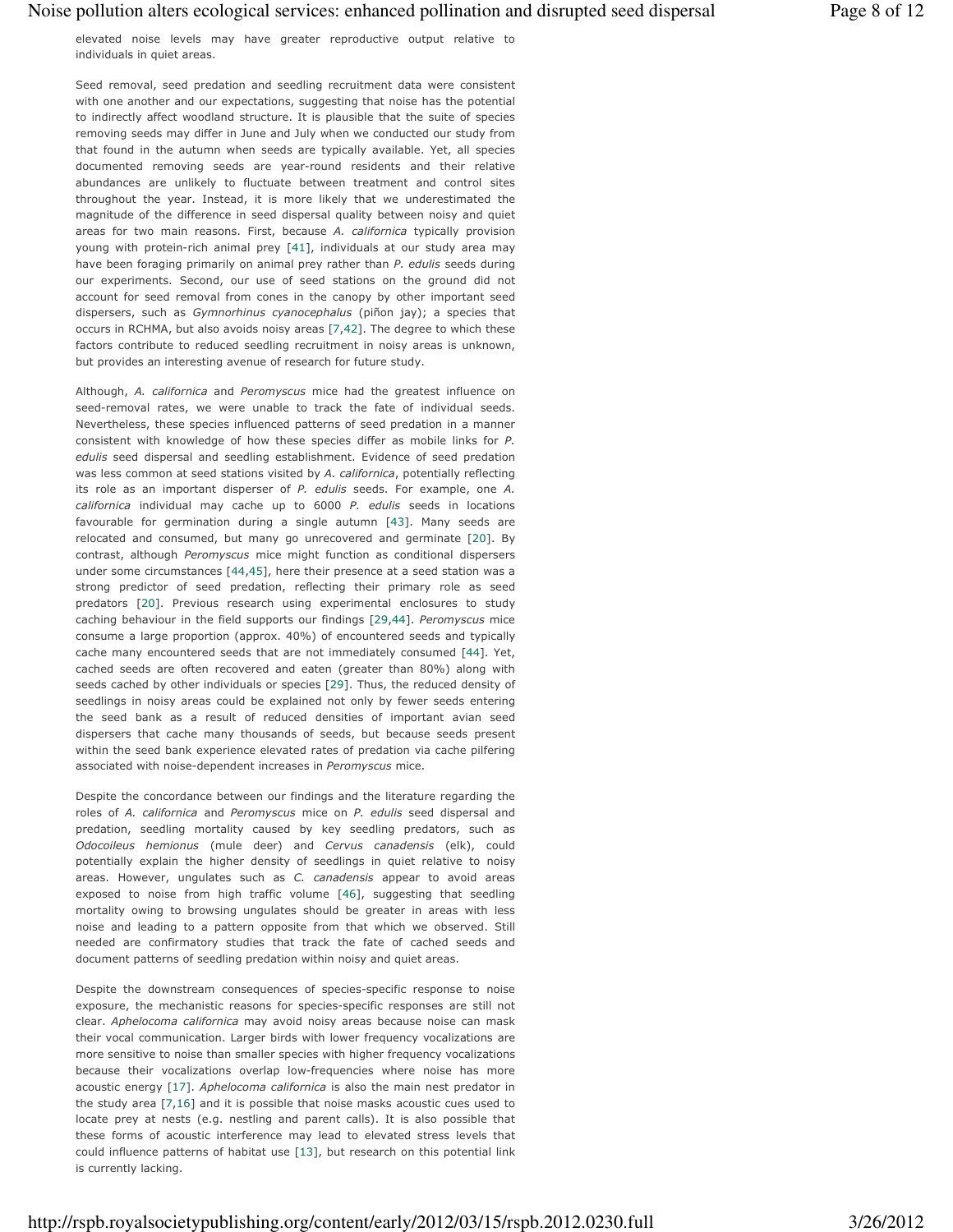In contrast to the direct effect noise may have on A. californica communication and foraging, positive responses to noise by A. alexandri and Peromyscus mice probably reflect indirect responses to noise. Noisy areas may represent refugia from predators and key competitors that typically avoid noisy areas, including jays. For example, A. alexandri may preferentially settle in noisy areas in response to cues indicative of lower nest predation pressure from A. californica. Similarly, Peromyscus mice populations may increase in noisy areas not only because of reduced competition with A. californica and other jays for keyforaging resources, but also in response to reduced predation by nocturnal acoustic predators that may avoid noise [14], such as owls.

That noise may alter patterns of seedling recruitment adds important insights to our earlier work where we found neither P. edulis tree density, nor 12 other habitat features differed between treatment and control sites [7]. This, however, may be slowly changing. Reduced P. edulis seedling recruitment in noisy areas may eventually translate into fewer mature trees, yet because P. edulis is slow growing and has long generation times [47], these initial changes in stand structure could have gone undetected for decades. Such long-term changes may have important implications for the woodland community as a whole by prolonging the negative consequences of noise exposure. That is, noise may not only result in large declines in diversity during exposure by causing site abandonment or reduced densities by many species [7,10], but diversity may suffer long after noise sources are gone because fewer P. edulis trees will provide less critical habitat for the many hundreds of species that depend on them for survival [48].

These separate experiments highlight that noise pollution is a strong environmental force that may alter key ecological processes and services. Over a decade ago, Forman [4] estimated that approximately one-fifth of the land area in the United States is affected by traffic noise, yet the actual geographical extent of noise exposure is undoubtedly greater when other sources are considered. Additionally, this spatial footprint of noise, the anthropogenic soundscape, will only increase because sources of noise pollution are growing at a faster rate than the human population [3]. These data suggest that anthropogenic soundscapes have or will encompass nearly all terrestrial habitat types, potentially impacting innumerable species interactions both directly and indirectly. It is critical that we identify which other functionally unique species abandon or preferentially settle in other noisy areas around the world. Early detection of altered species distributions and the resulting disrupted or enhanced ecological services will be key to understanding the trajectory of the many populations and communities that outwardly appear to persist despite our industrial rumble.

#### **Acknowledgements**

This study was completed in compliance with the University of Colorado Animal Care and Use Committee.

We thank our many research assistants, plus C. Quintero, J. Paritsis and S. Wagner for their help with pollination experiments. We also thank C.A. Botero, C.R. McClain and the anonymous referees for useful suggestions and comments on earlier versions of this manuscript. This work was primarily supported by NSF DDIG (no. IOS 0910092), United States Bureau of Land Management, ConocoPhillips, Williams Energy and U. Colorado Department of Ecology and Evolutionary Biology. C.D.F was supported by the National Evolutionary Synthesis Center (NESCent; NSF EF-0905606).

Received January 31, 2012. Accepted February 28, 2012. This journal is @ 2012 The Royal Society

#### **References**

- 1. Ellis E. C.2011 Anthropogenic transformation of the terrestrial biosphere. Phil. Trans. R. Soc. A 369, 1010-1035. (doi:10.1098/rsta.2010.0331) **Abstract/FREE Full Text**
- 2. Ellis E. C., Ramankutty N.2008 Putting people in the map: anthropogenic biomes of the world. Front. Ecol. Environ. 6, 439-447. (doi:10.1890/070062) CrossRef Web of Science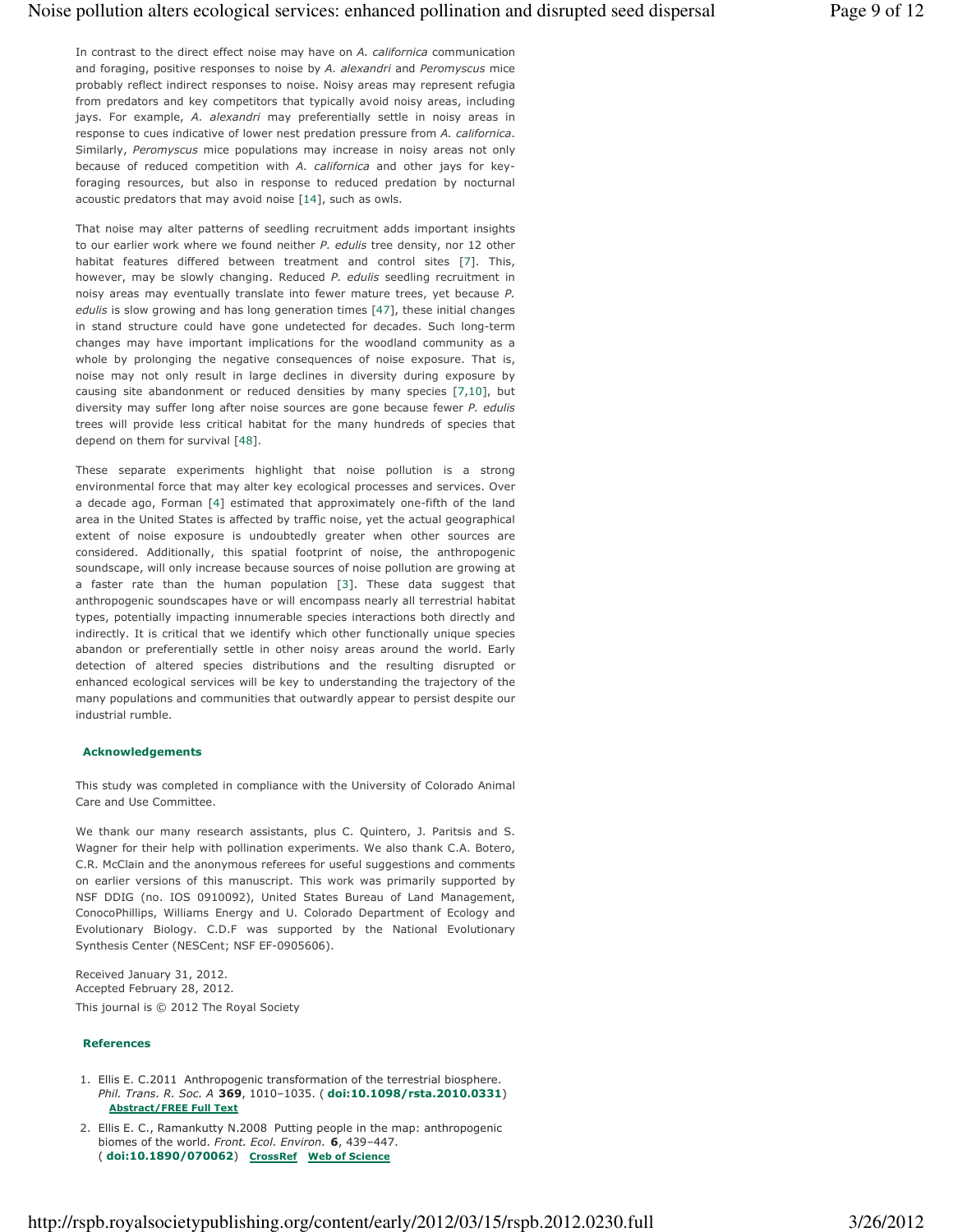- 3. Barber J. R., Crooks K. R., Fristrup K. M.2010 The costs of chronic noise exposure for terrestrial organisms. Trends Ecol. Evol. 25, 180-189. (doi:10.1016/j.tree.2009.08.002) CrossRef Medline Web of Science
- 4. Forman R. T. T.2000 Estimate of the area affected ecologically by the road system in the United States. Conserv. Biol. 14, 31-35. (doi:10.1046/j.1523-1739.2000.99299.x) CrossRef Web of Science
- 5. Francis C. D., Paritsis J., Ortega C. P., Cruz A.2011 Landscape patterns of avian habitat use and nest success are affected by chronic gas well compressor noise. Landscape Ecol. 26, 1269-1280. (doi:10.1007/S10980-011-9609-Z) CrossRef Web of Science
- 6. Francis C. D., Ortega C. P., Cruz A.2011 Vocal frequency change reflects different responses to anthropogenic noise in two suboscine tyrant flycatchers. Proc. R. Soc. B 278, 2025-2031. (doi:10.1098/rspb.2010.1847) Abstract/FREE Full Text
- 7. Francis C. D., Ortega C. P., Cruz A.2009 Noise pollution changes avian communities and species interactions. Curr. Biol. 19, 1415-1419. (doi:10.1016/j.cub.2009.06.052) CrossRef Medline Web of Science
- 8. Francis C. D., Ortega C. P., Cruz A.2011 Different behavioural responses to anthropogenic noise by two closely related passerine birds. Biol. Lett. 7, 850-852. (doi:10.1098/rsbl.2011.0359) Abstract/FREE Full Text
- 9. Halfwerk W., Slabbekoorn H.2009 A behavioural mechanism explaining noise-dependent frequency use in urban birdsong. Anim. Behav. 78, 1301-1307. (doi:10.1016/j.anbehav.2009.09.015) CrossRef **Web of Science**
- 10. Bayne E. M., Habib L., Boutin S.2008 Impacts of chronic anthropogenic noise from energy-sector activity on abundance of songbirds in the boreal forest. Conserv. Biol. 22, 1186-1193. (doi:10.1111/j.1523-1739.2008.00973.x) CrossRef Medline Web of Science
- 11. Slabbekoorn H., Ripmeester E. A. P.2008 Birdsong and anthropogenic noise: implications and applications for conservation. Mol. Ecol. 17, 72-83. (doi:10.1111/j.1365-294X.2007.03487.x) CrossRef Medline
- 12. Patricelli G. L., Blickley J. L.2006 Avian communication in urban noise: causes and consequences of vocal adjustment. Auk 123, 639-649. (doi:10.1642/0004-8038(2006)123[639:ACIUNC]2.0.CO;2) **CrossRef** Web of Science
- 13. Kight C. R., Swaddle J. P.2011 How and why environmental noise impacts animals: an integrative, mechanistic review. Ecol. Lett. 14, 1052-1061. (doi:10.1111/J.1461-0248.2011.01664.X) CrossRef Medline
- 14. Siemers B. M., Schaub A.2011 Hunting at the highway: traffic noise reduces foraging efficiency in acoustic predators. Proc. R. Soc. B 278, 1646 -1652. (doi:10.1098/rspb.2010.2262) Abstract/FREE Full Text
- 15. Schaub A., Ostwald J., Siemers B. M.2008 Foraging bats avoid noise. J. Exp. Biol. 211, 3174-3180. (doi:10.1242/jeb.022863) **Abstract/FREE Full Text**
- 16. Francis C. D., Ortega C. P., Kennedy R. I., Nylander P. J.In press. Are nest predators absent from noisy areas or unable to locate nests? Ornithol. Monoar.
- 17. Francis C. D., Ortega C. P., Cruz A.2011 Noise pollution filters bird communities based on vocal frequency. PloS ONE 6, e27052. (doi:10.1371/journal.pone.0027052) CrossRef Medline
- 18. Paige K. N., Whitham T. G.1987 Flexible life-history traits: shifts by scarlet gilia in response to pollinator abundance. Ecology 68, 1691-1695. (doi:10.2307/1939861) CrossRef Web of Science
- 19. Vander Wall S. B., Balda R. P.1981 Ecology and evolution of food-storage behavior in conifer-seed-caching corvids. Z. Tierpsychol. 56, 217-242. (doi:10.1111/j.1439-0310.1981.tb01298.x) Web of Science
- 20. Chambers J. C., Vander Wall S. B., Schupp E. W.1999 Seed and seedling ecology of pinon and juniper species in the pygmy woodlands of western North America. Bot. Rev. 65, 1-38. (doi:10.1007/BF02856556) **CrossRef** Web of Science
- 21. Hurly T. A.1996 Spatial memory in rufous hummingbirds: memory for rewarded and non-rewarded sites. Anim. Behav. 51, 177-183. (doi:10.1006/anbe.1996.0015) CrossRef Web of Science
- 22. Hurly T. A., Franz S., Healy S. D.2010 Do rufous hummingbirds (Selasphorus rufus) use visual beacons? Anim. Cogn. 13, 377-383. (doi:10.1007/s10071-009-0280-6) CrossRef Medline
- 23. Baum K. A., Grant W. E.2001 Hummingbird foraging behavior in different patch types: simulation of alternative strategies. Ecol. Model. 137, 201-209. (doi:10.1016/S0304-3800(00)00436-1) CrossRef **Web of Science**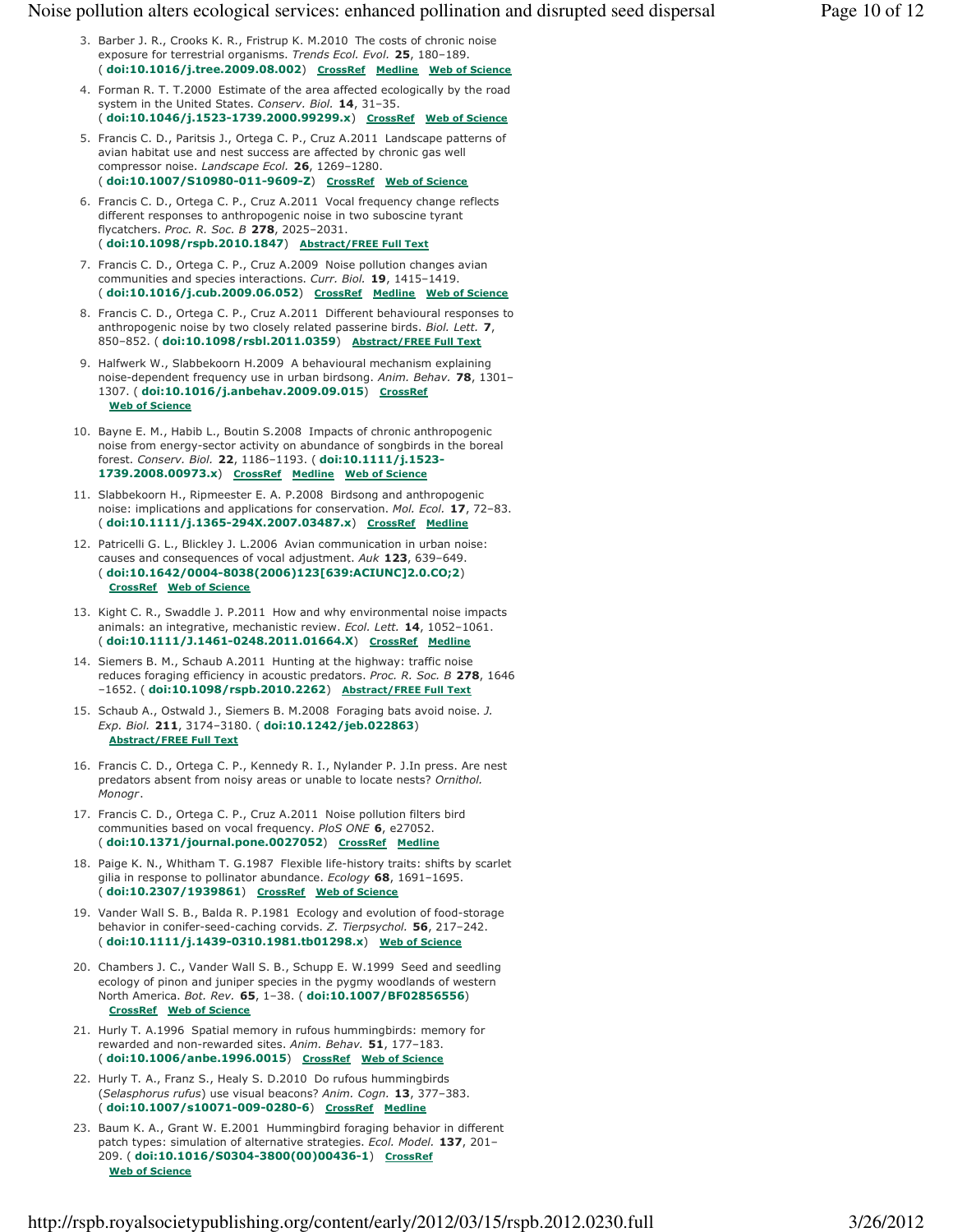## Noise pollution alters ecological services: enhanced pollination and disrupted seed dispersal

- 24. Pleasants J. M.1983 Nectar production patterns in Ipomopsis aggregata (Polemoniaceae). Am. J. Bot. 70, 1468-1475. CrossRef Web of Science
- 25. Waser N. M., McRobert J. A.1998 Hummingbird foraging at experimental patches of flowers: evidence for weak risk-aversion. J. Avian Biol. 29, 305-313. CrossRef Web of Science
- 26. R Core Development Team 2010 R: a language and environment for statistical computing. Vienna, Austria: R Foundation for Statistical Computing
- 27. Dudash M. R.1991 Plant size effects on female and male function in hermaphroditic Sabatia angularis (Gentianaceae). Ecology 72, 1004-1012. (doi:10.2307/1940600) CrossRef Web of Science
- 28. Kearns C. A., Inouye D. W.1993 Techniques for pollination biologists. Niwot, CO: University of Colorado Press.
- 29. Vander Wall S. B.2000 The influence of environmental conditions on cache recovery and cache pilferage by yellow pine chipmunks (Tamias amoenus) and deer mice (Peromyscus maniculatus). Behav. Ecol. 11, 544-549. (doi:10.1093/beheco/11.5.544) Abstract/FREE Full Text
- 30. Harrington M. G.1987 Characteristics of 1-year-old natural pinyon seedlings. Research Note RM-477. Fort Collins, CO: U.S.D.A. Forest Service, Rocky Mountain Research Station.
- 31. Segura G., Snook L. C.1992 Stand dynamics and regeneration patterns of a pinyon pine forest in east central Mexico. Forest Ecol. Manag. 47, 175-194. (doi:10.1016/0378-1127(92)90273-C) CrossRef **Web of Science**
- 32. Halfwerk W., Holleman L. J. M., Lessells C. M., Slabbekoorn H.2011 Negative impact of traffic noise on avian reproductive success. J. Appl. Ecol. 48, 210-219. (doi:10.1111/j.1365-2664.2010.01914.x) **CrossRef**
- 33. Summers P. D., Cunnington G. M., Fahrig L.2011 Are the negative effects of roads on breeding birds caused by traffic noise? J. Appl. Ecol. 48, 1527-1534. (doi:10.1111/j.1365-2664.2011.02041.x) CrossRef
- 34. Gross K., Pasinelli G., Kunc H. P.2010 Behavioral plasticity allows shortterm adjustment to a novel environment. Am. Nat. 176, 456-464. (doi:10.1086/655428) CrossRef Medline Web of Science
- 35. Halfwerk W., Bot S., Buikx J., van der Velde M., Komdeur J., Ten Cate C., Slabbekoorn H.2011 Low-frequency songs lose their potency in noisy urban conditions. Proc. Natl Acad. Sci. USA 108, 14 549-14 554. (doi:10.1073/pnas.1109091108) Abstract/FREE Full Text
- 36. Habib L., Bayne E. M., Boutin S.2007 Chronic industrial noise affects pairing success and age structure of ovenbirds Seiurus aurocapilla. J. Appl. Ecol. 44, 176-184. (doi:10.1111/j.1365-2664.2006.01234.x) **CrossRef** Web of Science
- 37. Feinsinger P., Iii H. M. T., Young B. E.1991 Do tropical bird-pollinated plants exhibit density-dependent interactions? Field experiments. Ecology 72, 1953-1963. (doi:10.2307/1941550) CrossRef Web of Science
- 38. Hainsworth F. R., Wolf L. L., Mercier T.1985 Pollen limitation in a monocarpic species, Ipomopsis aggregata. J. Ecol. 73, 263-270. CrossRef **Web of Science**
- 39. Campbell D. R., Halama K. J.1993 Resource and pollen limitations to lifetime seed production in a natural plant population. Ecology 74, 1043-1051. (doi:10.2307/1940474) CrossRef Web of Science
- 40. Juenger T., Bergelson J.1997 Pollen and resource limitation of compensation to herbivory in scarlet gilia, Ipomopsis aggregata. Ecology 78, 1684-1695. (doi:10.1890/0012-9658(1997)078[1684:PARLOC] 2.0.CO;2) Web of Science
- 41. Curry R. L., Peterson A. T., Langen T. A.2002 Western scrub-jay (Aphelocoma californica), no. 712. In The birds of North America (ed. Poole A.), pp. 1-36. Ithaca, NY: Cornell Laboratory of Ornithology.
- 42. Ortega C. P., Francis C. D. In press. Effects of gas well compressor noise on ability to detect birds during surveys in northwest New Mexico. Ornithol. Monogr.
- 43. Balda R. P.1987 Avian impact on pinyon-juniper woodland. In Proc. pinyon -juniper Conf., General Technical Report INT-215 (ed. Everett R. L.), pp. 526-533. Ogden, UT: Intermountain Forest and Range Experiment Station.
- 44. Pearson K. M., Theimer T. C.2004 Seed-caching responses to substrate and rock cover by two Peromyscus species: implications for pinyon pine establishment. Oecologia 141, 76-83. (doi:10.1007/s00442-004-1638 -8) CrossRef Medline Web of Science
- 45. Theimer T. C.2005 Rodent seed dispersers as conditional mutualists. In Seed fate: predation, dispersal and seedling establishment (eds Forget P .-M., Lambert J. E., Hulme P. E., Vander Wall S. B.), pp. 283-296. Cambridge, MA: CABI Press.